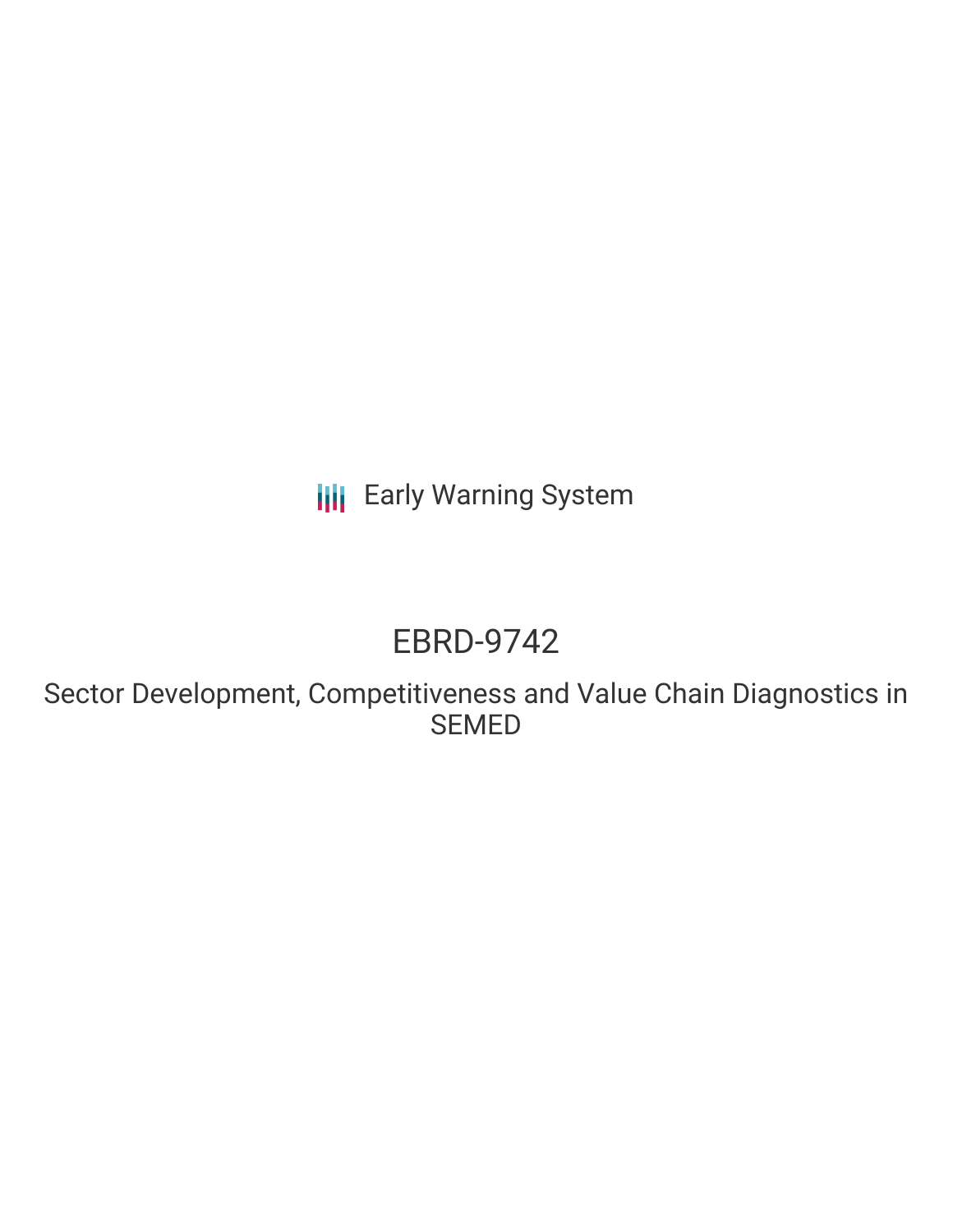

### **Quick Facts**

| <b>Countries</b>              | Egypt, Jordan, Morocco, Tunisia                                     |
|-------------------------------|---------------------------------------------------------------------|
| <b>Financial Institutions</b> | European Bank for Reconstruction and Development (EBRD)             |
| <b>Status</b>                 | Approved                                                            |
| <b>Bank Risk Rating</b>       |                                                                     |
| <b>Sectors</b>                | Agriculture and Forestry, Industry and Trade, Technical Cooperation |
| Investment Type(s)            | <b>Advisory Services</b>                                            |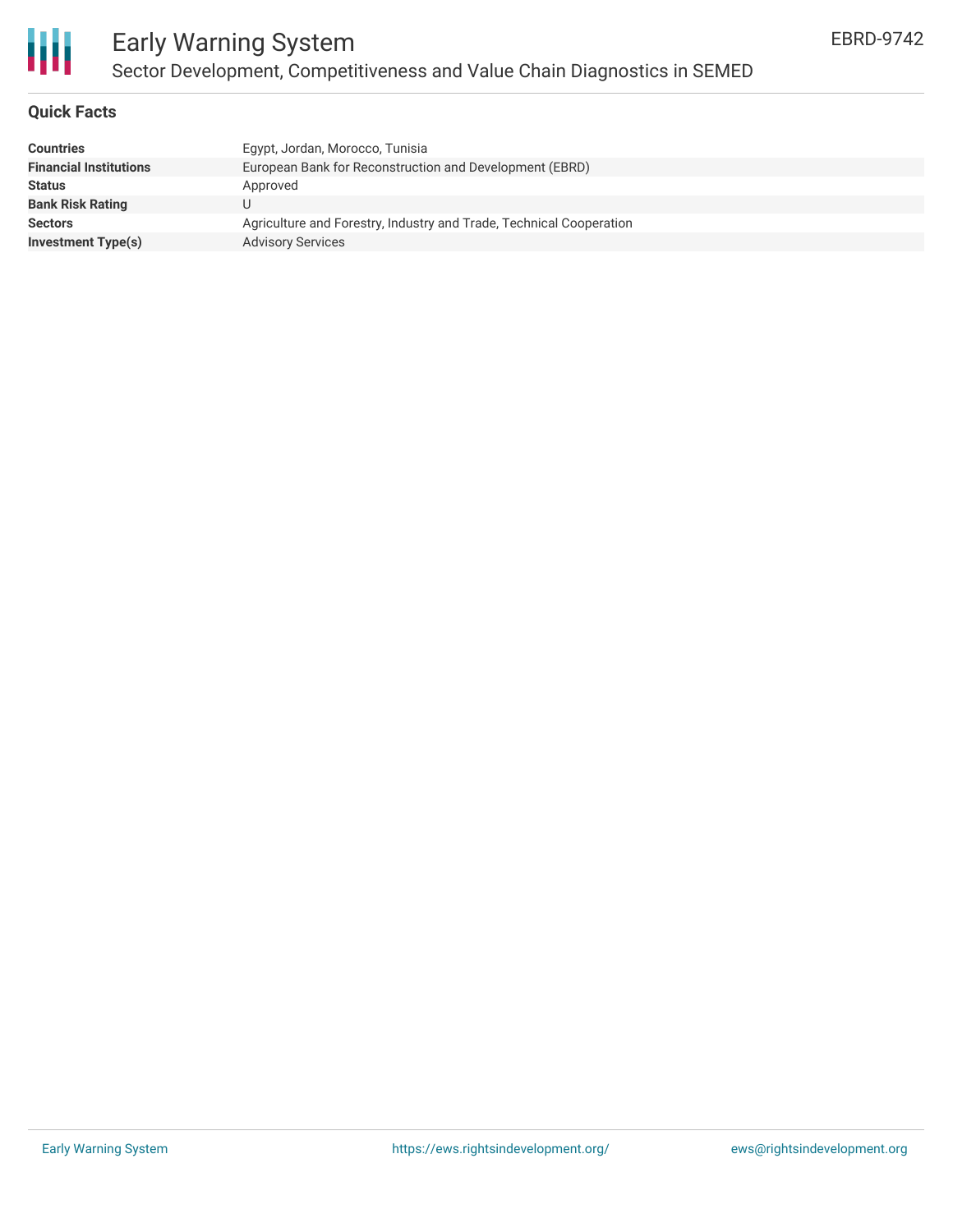

### **Project Description**

According to bank provided information, the Value Chains Competitiveness Programme aims at enhancing competitiveness of small and medium enterprises ("SMEs") in the Industry, Commerce and Agribusiness sector ("ICA", corporate sector) in the Southern and Eastern Mediterranean region ("SEMED"). The Programme is financed by the European Union Neighbourhood Investment Facility ("EU NIF"). Under the Programme, support is allocated to Sector Development, Competiveness and Value Chain Diagnostics. Through its engagement in SEMED, the EBRD has identified that the bottlenecks for private sector development include limited competitiveness of SMEs and their lack of opportunities to export to markets with high potential, such as the EU.

Specific objectives of the Project are to:

- undertake analysis, focusing on sector, competitiveness and value chain analysis, and diagnostics of regulatory impediments in Egypt, Jordan, Morocco and Tunisia, and develop recommendations;
- support the organisation and delivery of public-private workshops to present and discuss findings with relevant publicprivate stakeholders.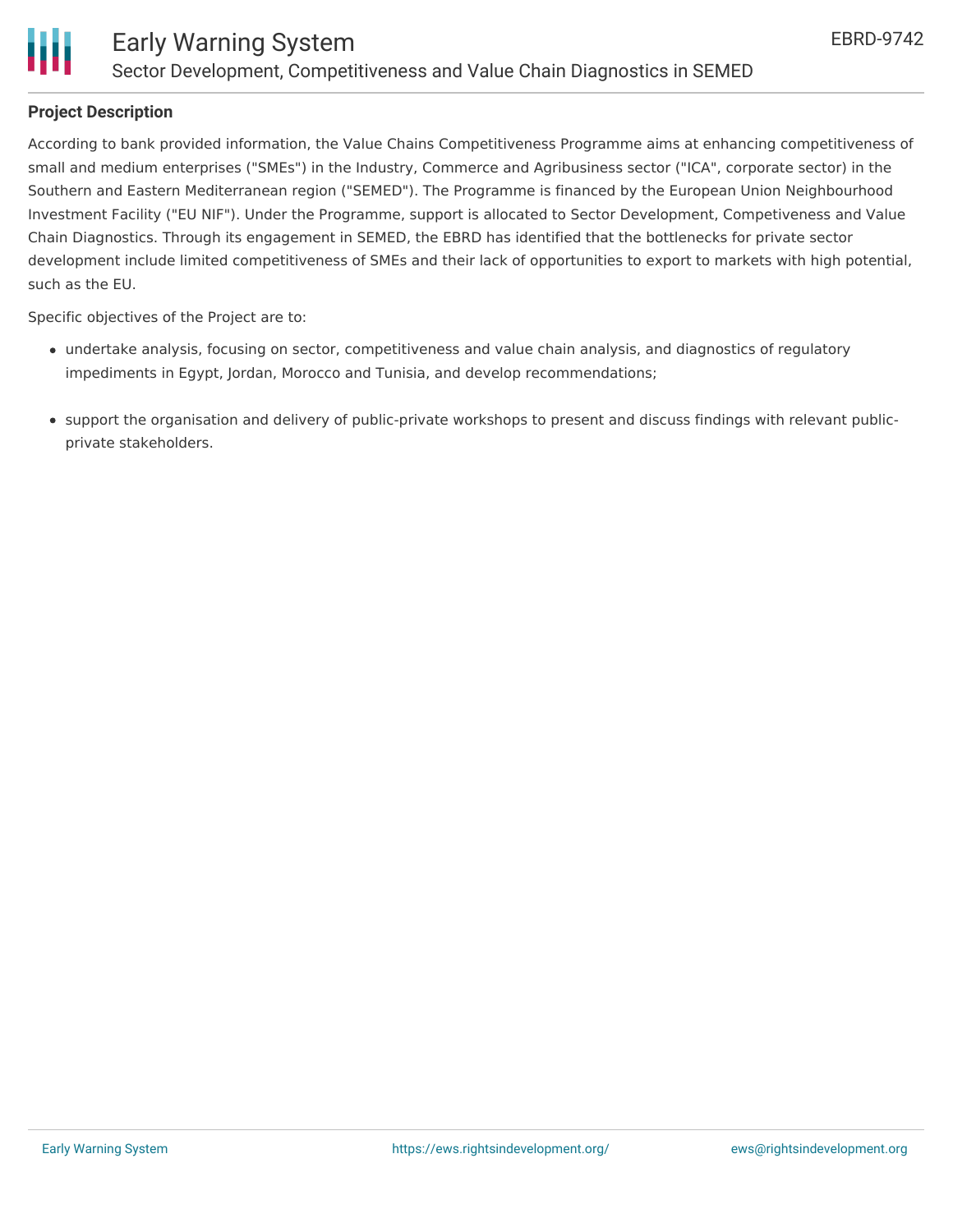

## Early Warning System Sector Development, Competitiveness and Value Chain Diagnostics in SEMED

### **Investment Description**

European Bank for Reconstruction and Development (EBRD)